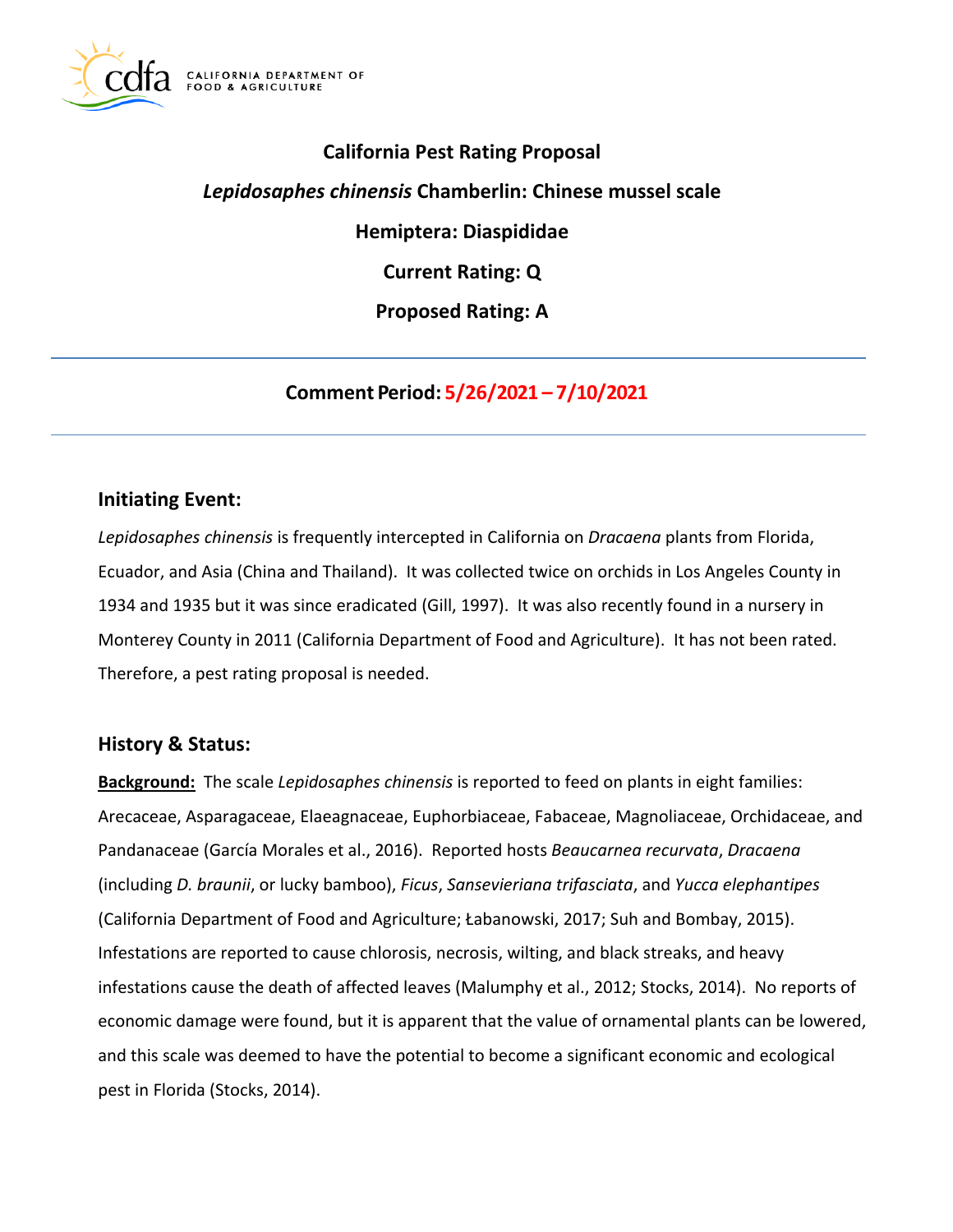

**Worldwide Distribution:** *Lepidosaphes chinensis* is apparently native to eastern Asia, where it is reported from China, Hong Kong, Laos, Philippines, Singapore, Vietnam, Taiwan, and Thailand (Martin and Lau, 2011; García Morales et al., 2016; Suh and Bombay, 2015). It has been reported at nurseries in Florida, but it is not known if this scale is established in the environment. It has been intercepted in shipments originating from Ecuador, but it is not otherwise known to be established in the New World (California Department of Food and Agriculture).

**Official Control:** *Lepidosaphes chinensis* is considered reportable by the United States Department of Agriculture and it is considered a quarantine pest in Brazil (EPPO global database; U.S. regulated plant pest table).

**California Distribution:** *Lepidosaphes chinensis* is not known to be established in California.

**California Interceptions:** *Lepidosaphes chinensis* is frequently intercepted in California on *Dracaena*  plants from Florida, Ecuador, and Asia (China and Thailand). It was also found in a nursery in Monterey County in 2011 (California Department of Food and Agriculture).

The risk *Lepidosaphes chinensis* poses to California is evaluated below.

# **Consequences of Introduction:**

1) **Climate/Host Interaction:** *Lepidosaphes chinensis* appears to be limited to areas with tropical and subtropical climates, and climate will likely limit its distribution outdoors in California to southern coastal areas. It could be much more widespread in the state in greenhouses. It is somewhat polyphagous, and *Ficus* species are commonly grown as ornamentals in southern California. Therefore, it receives a **Medium (2)** in this category.

– Low (1) Not likely to establish in California; or likely to establish in very limited areas.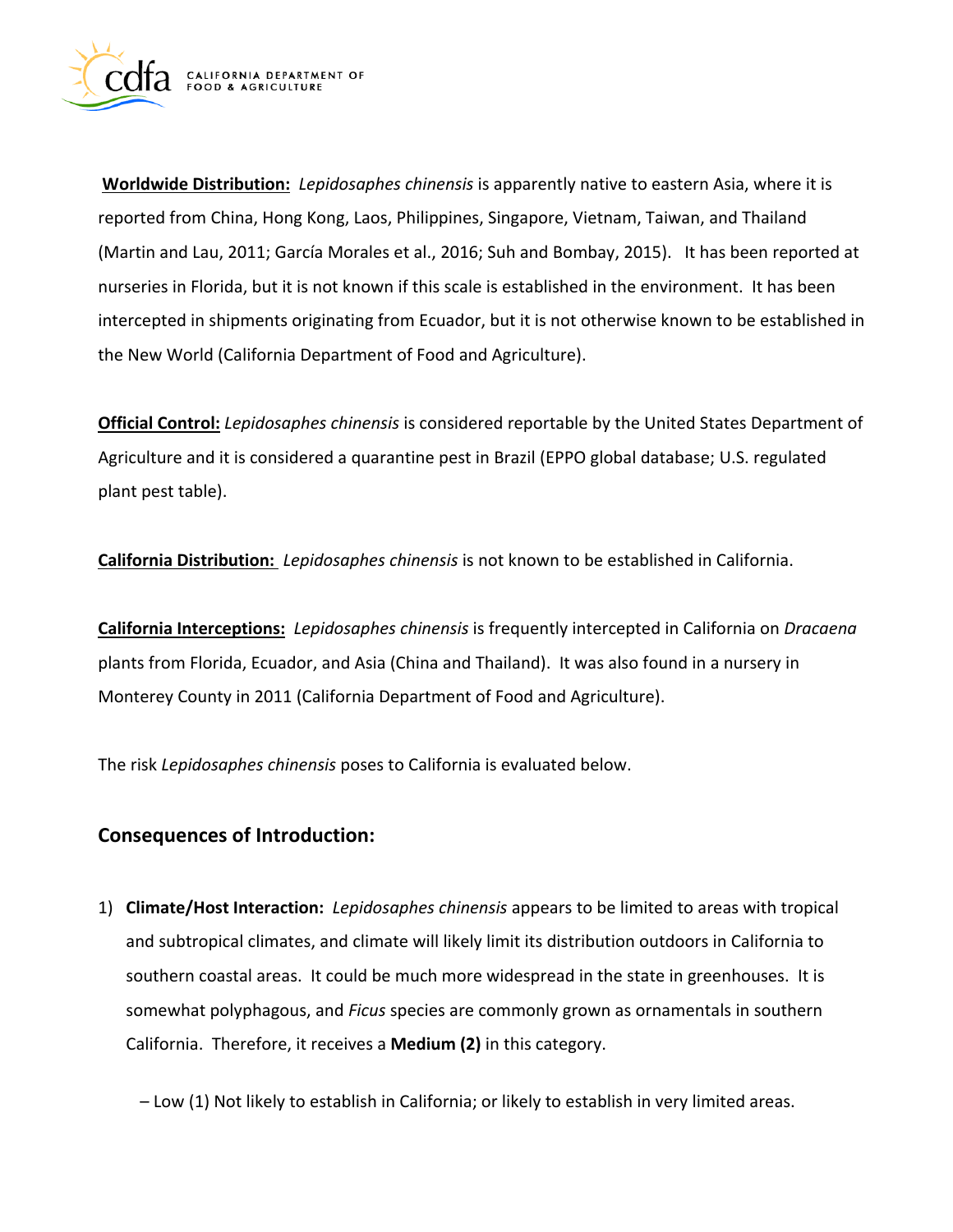

- **– Medium (2) may be able to establish in a larger but limited part of California.**
- High (3) likely to establish a widespread distribution in California.
- 2) **Known Pest Host Range:** *Lepidosaphes chinensis* is somewhat polyphagous and reported to feed on plants in eight families. Therefore, it receives a **Medium (2)** in this category.
	- Low (1) has a very limited host range.
	- **– Medium (2) has a moderate host range.**
	- High (3) has a wide host range.
- 3) **Pest Reproductive and Dispersal Potential:** *Lepidosaphes chinensis* could be moved on infested plant material. Therefore, it receives a **Medium (2)** in this category.
	- Low (1) does not have high reproductive or dispersal potential.
	- **– Medium (2) has either high reproductive or dispersal potential.**
	- High (3) has both high reproduction and dispersal potential.
- 4) **Economic Impact**. Known hosts include a variety of ornamental plants, including *Dracaena*, *Sansevieriana*, *Ficus*, and orchids. Nurseries (especially in greenhouses) and ornamental *Ficus*  species grown outdoors as hedges and street trees could be impacted, including increased production costs. No known California crops are hosts. Therefore, it receives a **Low (1)** in this category.

#### **Economic Impact: B**

- A. The pest could lower crop yield.
- **B. The pest could lower crop value (includes increasing crop production costs).**
- C. The pest could trigger the loss of markets (includes quarantines).
- D. The pest could negatively change normal cultural practices.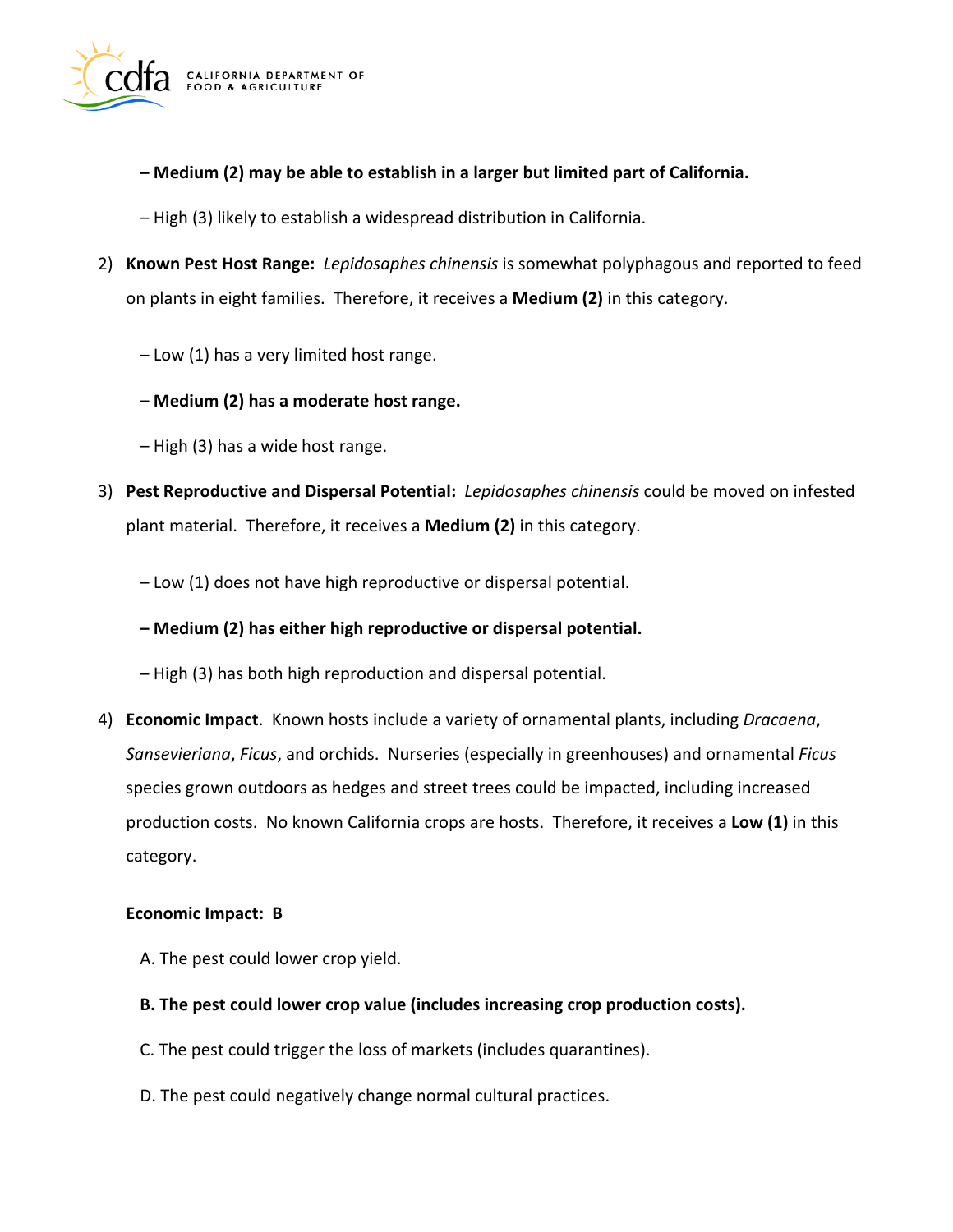

- E. The pest can vector, or is vectored, by another pestiferous organism.
- F. The organism is injurious or poisonous to agriculturally important animals.
- G. The organism can interfere with the delivery or supply of water for agricultural uses.

### **Economic Impact Score: Low**

### **– Low (1) causes 0 or 1 of these impacts.**

– Medium (2) causes 2 of these impacts.

– High (3) causes 3 or more of these impacts.

5) **Environmental Impact**. *Lepidosaphes chinensis* could become established in southern coastal California, and possibly in a larger area on widely-grown hosts like *Ficus*. Ornamental plants commonly grown in nurseries are hosts of this scale. Affected nurseries and homeowners may treat infested plants and trees. There is one rare orchid species, *Piperia cooperi*, that occurs in coastal southern California and a nearly endemic orchid species, *Cypripedium californicum*, considered vulnerable by the North American Orchid Conservation Center, that this scale could potentially threaten (Calflora). Therefore, *L. chinensis* receives a **High (3)** in this category.

#### **Environmental Impact: A, D, E**

## **A. The pest could have a significant environmental impact such as lowering biodiversity, disrupting natural communities, or changing ecosystem processes.**

- B. The pest could directly affect threatened or endangered species.
- C. The pest could impact threatened or endangered species by disrupting critical habitats.

#### **D. The pest could trigger additional official or private treatment programs.**

**E. The pest significantly impacts cultural practices, home/urban gardening or ornamental plantings.** 

#### **Environmental Impact Score: High (3)**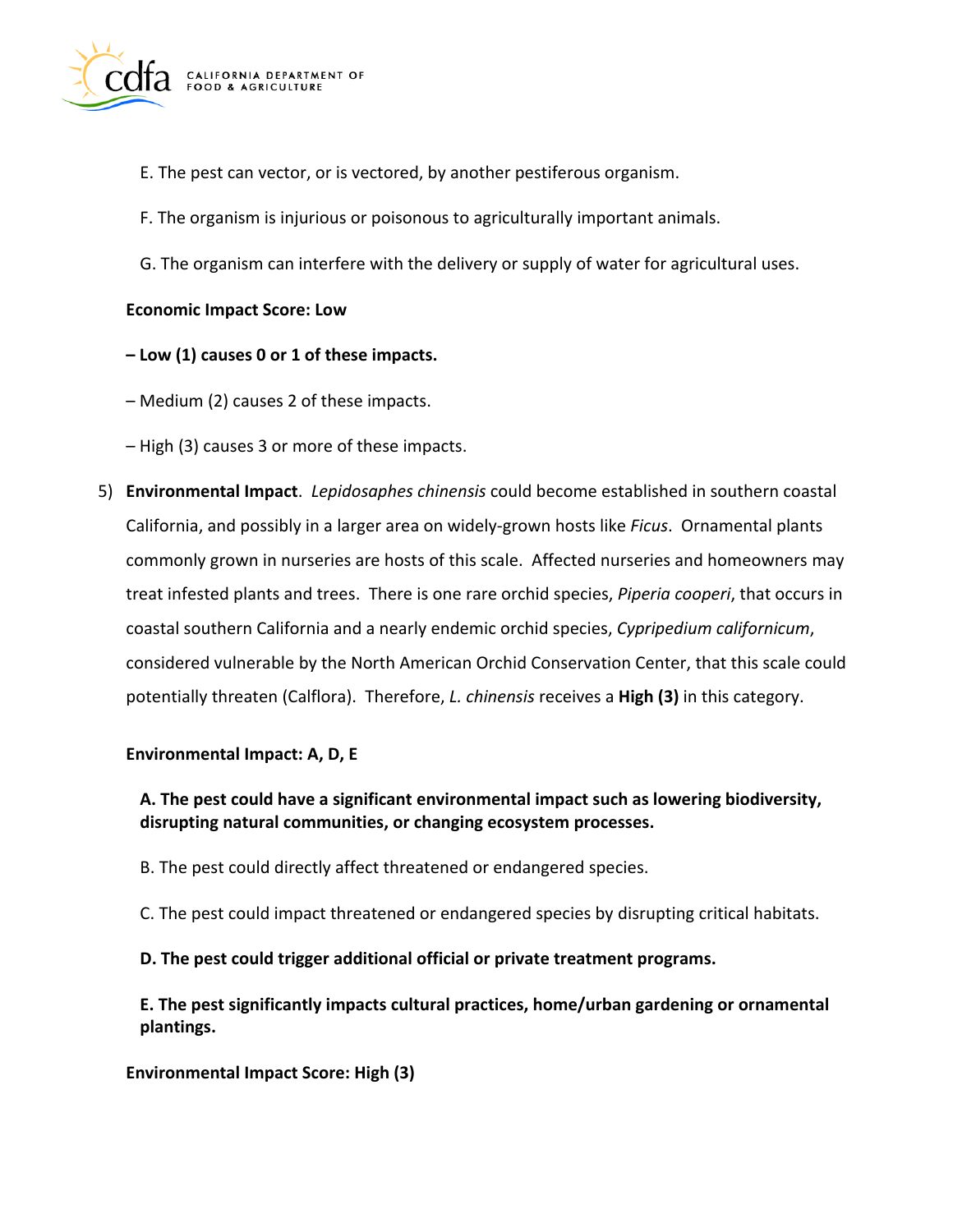

- Low (1) causes none of the above to occur.
- Medium (2) causes one of the above to occur.
- **– High (3) causes two or more of the above to occur.**

# **Consequences of Introduction to California for** *Lepidosaphes chinensis***: Medium (10)**

Add up the total score and include it here.

 $-Low = 5-8$  points

### **–Medium = 9-12 points**

 $-High = 13-15$  points

6) **Post Entry Distribution and Survey Information:** *Lepidosaphes chinensis* is not known to be

established in California. It receives a **Not established (0)** in this category.

### **–Not established (0) Pest never detected in California, or known only from incursions.**

–Low (-1) Pest has a localized distribution in California, or is established in one suitable climate/host area (region).

–Medium (-2) Pest is widespread in California but not fully established in the endangered area, or pest established in two contiguous suitable climate/host areas.

–High (-3) Pest has fully established in the endangered area, or pest is reported in more than two contiguous or non-contiguous suitable climate/host areas.

### **Final Score:**

7) The final score is the consequences of introduction score minus the post entry distribution and survey information score: Medium (10)

### **Uncertainty:**

There is uncertainty regarding the ability of this scale to establish over more than a limited portion of southern California based on the climate of its origin. However, other *Lepidosaphes* species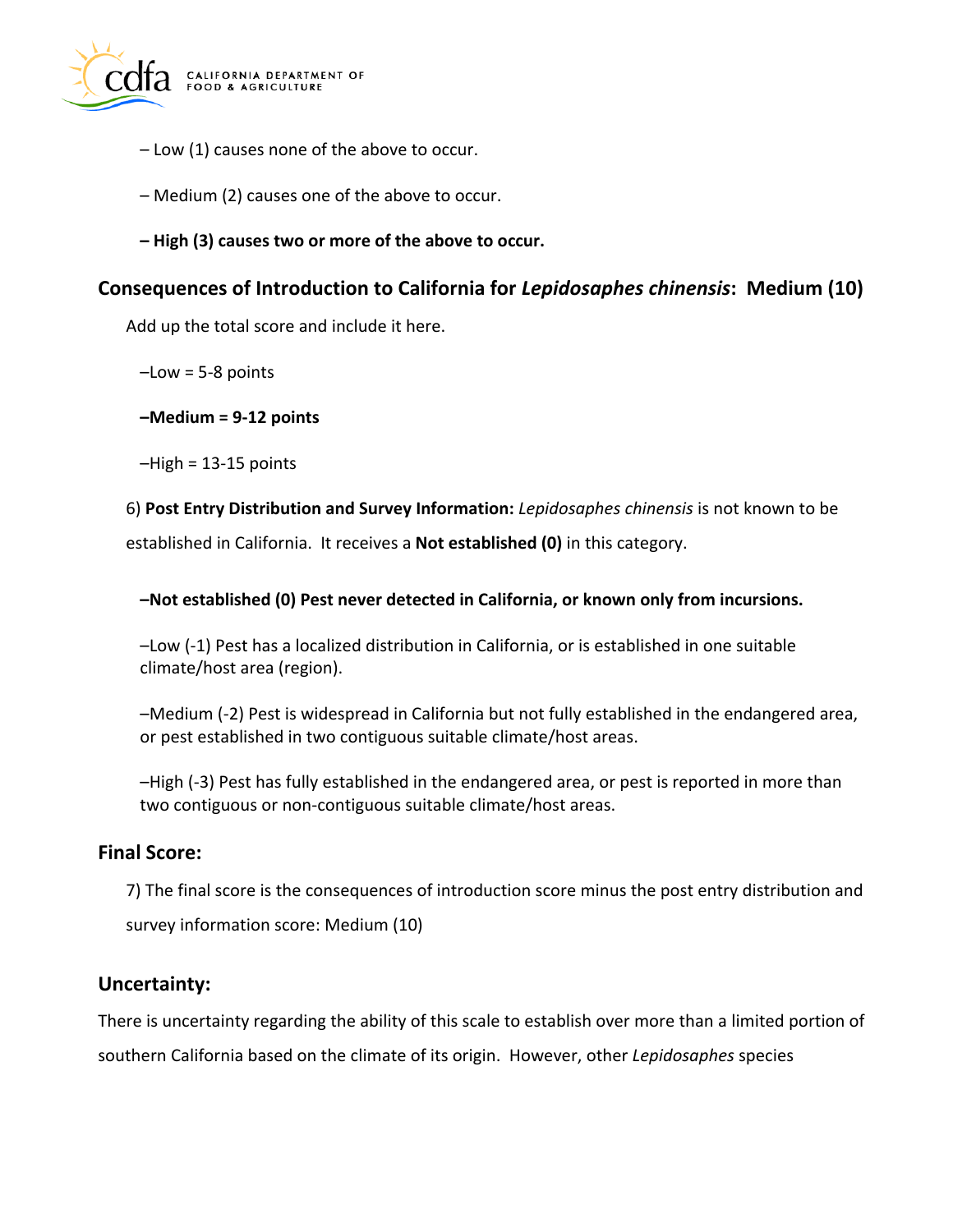

originating from the same region have become established over a wide area in the state. It is possible that its host range may be broader than currently known.

# **Conclusion and Rating Justification:**

*Lepidosaphes chinensis* is a scale that attacks a variety of ornamental plants. It could become a pest of ornamental plants in greenhouses and outdoors in southern California, triggering treatments by businesses and homeowners. It could also impact native orchids. It is not presently known to be in the state. For these reasons, an "A" rating is justified.

# **References:**

Calflora. Accessed May 12, 2021: [https://www.calflora.org/](https://www.calflora.org)

California Department of Food and Agriculture. Pest and damage record database. Accessed May 12, 2021: <https://pdr.cdfa.ca.gov/PDR/pdrmainmenu.aspx>

EPPO Global Database. Accessed May 12, 2021: <https://gd.eppo.int/>

García Morales, M., Denno, B.D., Miller, D.R., Miller, G.L., Ben-Dov, Y., and Hardy, N.B. 2016. ScaleNet: A literature-based model of scale insect biology and systematics. Accessed May 12, 2021: [http://scalenet.info.](http://scalenet.info/)

Gill, R. J. 1997. The Scale Insects of California: Part 3. The Armored Scales (Homoptera: Diaspididae). California Department of Food and Agriculture, Sacramento, California.

Łabanowski, G. S. 2017. The threat of greenhouse horticultural crops by pests. Zeszyty Naukowe Instytutu Ogrodnictwa 25:39-56.

Malumphy, C., Halstead, A. J., and Salisbury, A. 2012. First incursion of Chinese mussel scale *Lepidosaphes chinensis* (Hemiptera: Diaspididae) in Europe, with a review of *Lepidosaphes* species found in Britain. British Journal of Entomology and Natural History 25:65-73.

Martin, J. H. and Lau, C. S. K. 2011. The Hemiptera-Sternorrhyncha (Insecta) of Hong Kong, China – an annotated inventory citing voucher specimens and published records. Zootaxa 2847:1-122.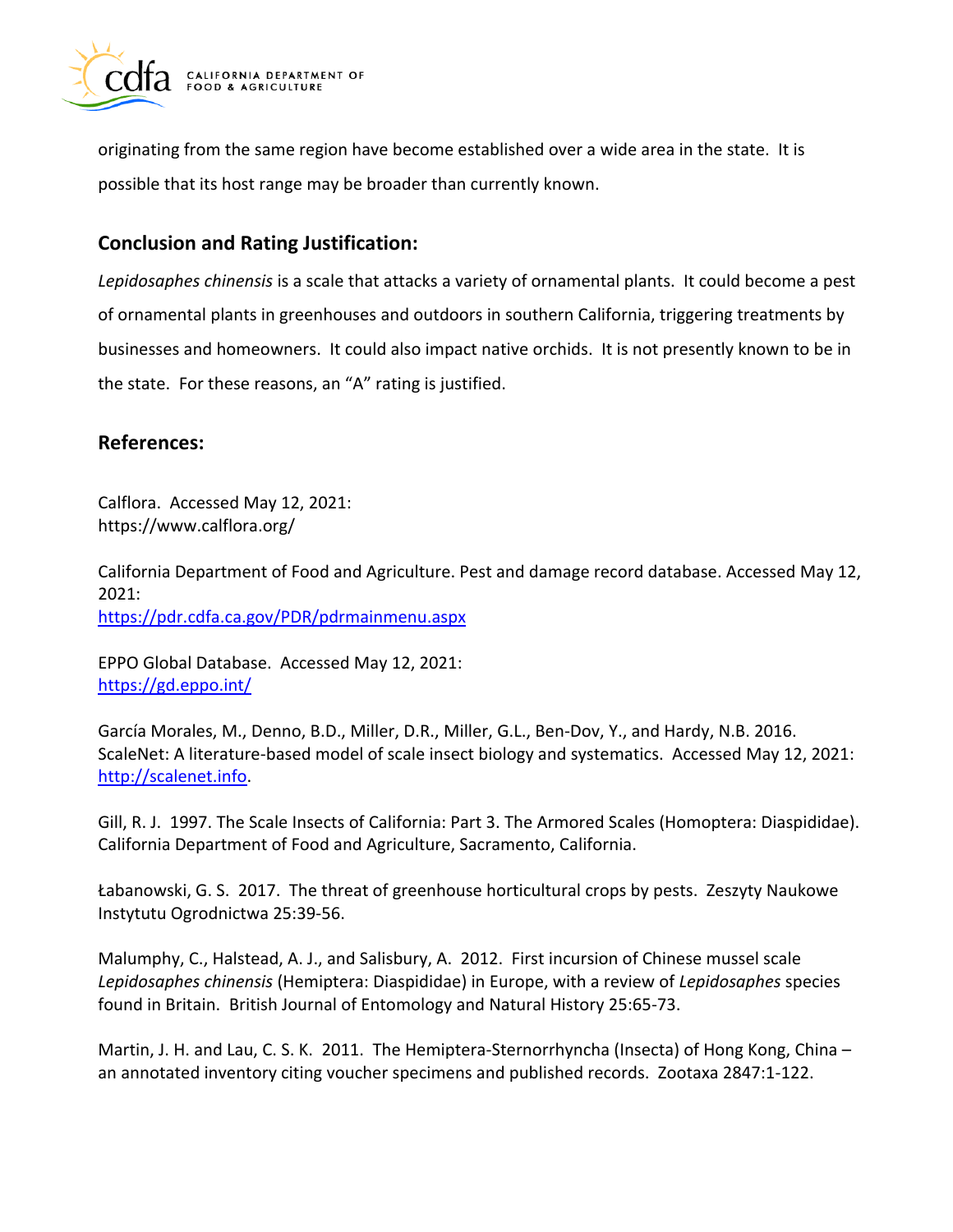

Stocks, I. 2014. Pest alert: *Lepidosaphes chinensis* Chamberlin (Hemiptera: Diaspididae), an armored scale infesting lucky bamboo. Florida Department of Agriculture and Consumer Services, Division of Plant Industry.

Suh, S. -J., and Bombay, K. 2015. Scale insects (Hemiptera: Coccoidea) found on dracaena and ficus plants (Asparagales: Asparagaceae, Rosales: Moraceae) from southeastern Asia. Insecta Mundi 448:1-10.

U.S. regulated plant pest table. Accessed May 12, 2021: <https://www.aphis.usda.gov/aphis/ourfocus/planthealth/import-information/rppl/rppl-table>

### **Responsible Party:**

Kyle Beucke, 2800 Gateway Oaks Drive, Suite #200, Sacramento, CA, 95833, 916-403-6741, [permits\[@\]cdfa.ca.gov](https://permits[@]cdfa.ca.gov) 

# **\*Comment Period: 5/26/2021 – 7/10/2021**

## **\*NOTE:**

You must be registered and logged in to post a comment. If you have registered and have not received the registration confirmation, please contact us at [permits\[@\]cdfa.ca.gov](https://permits[@]cdfa.ca.gov).

# **Comment Format:**

❖ Comments should refer to the appropriate California Pest Rating Proposal Form subsection(s) being commented on, as shown below.

#### **Example Comment:**

Consequences of Introduction: 1. Climate/Host Interaction: [Your comment that relates to "Climate/Host Interaction" here.]

- ❖ Posted comments will not be able to be viewed immediately.
- ❖ Comments may not be posted if they:

Contain inappropriate language which is not germane to the pest rating proposal;

Contains defamatory, false, inaccurate, abusive, obscene, pornographic, sexually oriented, threatening, racially offensive, discriminatory or illegal material;

Violates agency regulations prohibiting sexual harassment or other forms of discrimination;